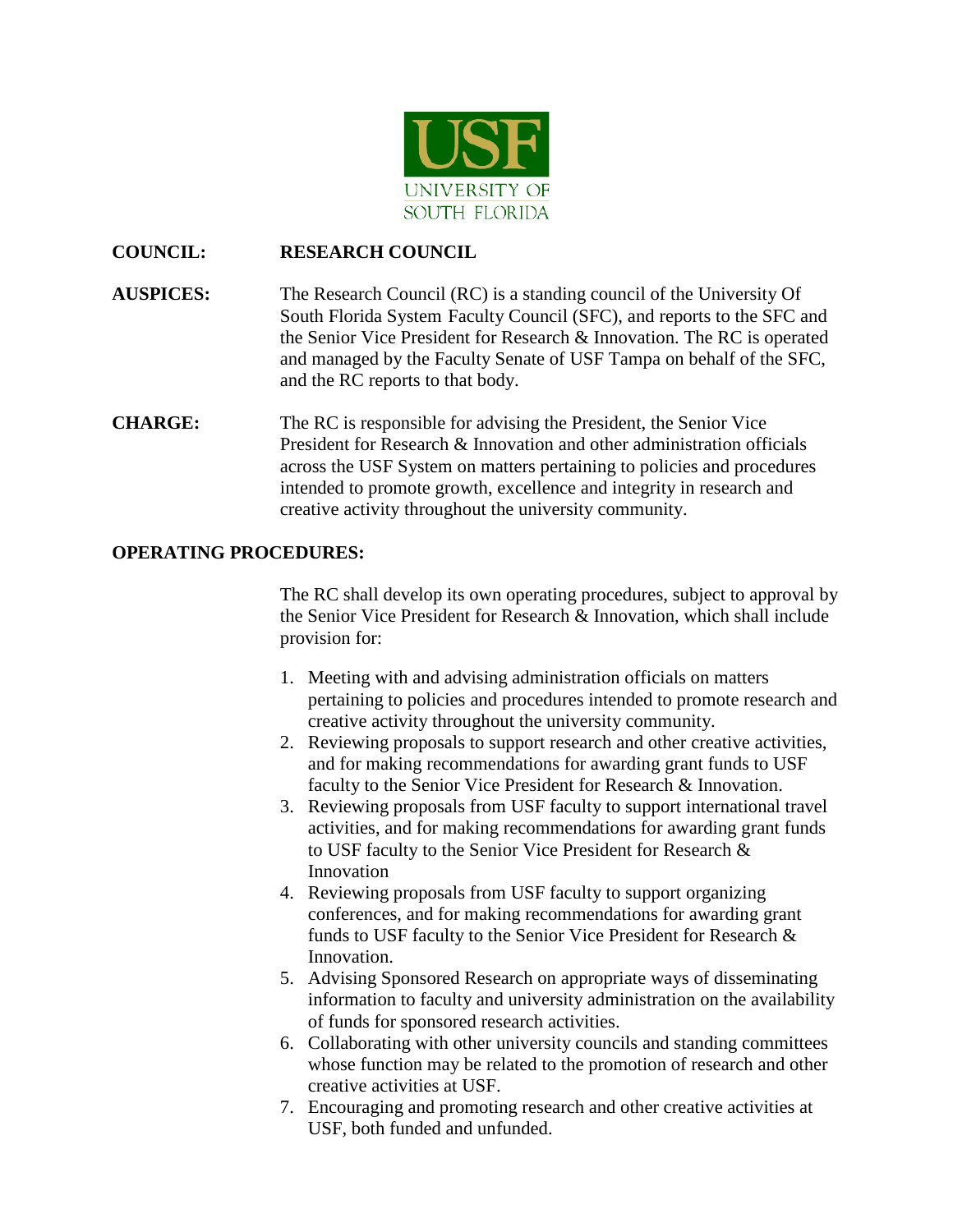- 8. Advising USF Research & Innovation on the development and promotion of policies, procedures, standards and guidance to ensure demonstrated excellence and integrity in proposing, conducting and reporting research.
- 9. Encouraging interdisciplinary research and creative activity among departments and colleges.
- 10. Supporting outside funding, research and other creative activity at USF, including fellowships, traineeships and training grants for students and faculty, equipment grants, research participating grants and grants supporting special programs.
- 11. Supporting the attendance of the chairing the RC or a designee to attend one meeting of the SFC each semester, in order to report RC activities to SFC members.
- 12. Supporting the attendance of the chair or chair-elect to attend the RC meeting via distance link from each of the participating regional institutions at least once each year.
- **MEMBERSHIP:** Membership shall consist of one representative from each college of USF Tampa; one additional representative from any college having more than 250 full-time faculty members; a third representative from any college having more than 400 full-time faculty members; one representative each from USF St. Petersburg, USF Sarasota-Manatee, and two faculty members at large. All appointees should have demonstrated productivity in research or other creative activity. The membership comprises staggered three-year terms, with one-third of the membership retiring each year. Allowance may be made for nominees to request initial appointment for fewer than three years, but not less than one year. A member completing three consecutive years of service may not be re-appointed during the following year unless temporarily appointed to a vacancy on the RC. When the number of applicants from a college exceeds the number of available positions, an applicant may be invited to serve as an alternate.

Senior Vice President for Research & Innovation (ex-officio and nonvoting).

USF Research & Innovation Designee (ex-officio and non-voting).

**APPOINTMENT:** Members of the RC will be appointed by the Senior Vice President for Research & Innovation from nominees provided by the USF Tampa Faculty Senate's Committee on Committees.

#### **CHAIR/** The chair and chair elect shall be elected by the members of the RC **CHAIR-ELECT:** and shall be faculty members serving the second or third year of their term.